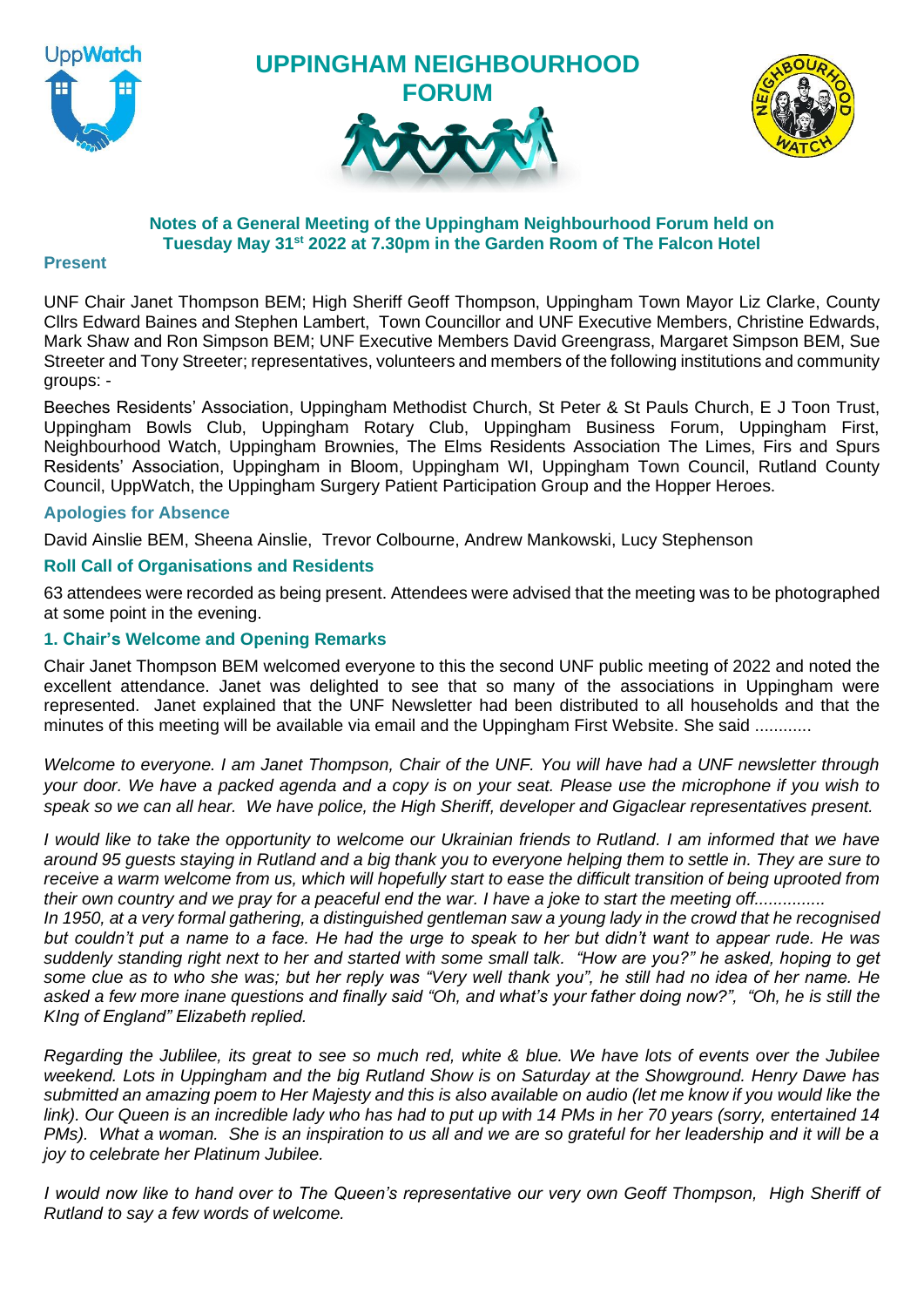# **2. Hello from the High Sheriff**

Geoff Thompson, an Uppingham resident, introduced himself and explained a little of the history surrounding the role of High Sheriff. He also described the working relationship of his role with the judiciary, the police and statutory and voluntary sector partners. It was a self funding role but most enjoyable. He would be happy to receive invitations to attend and/or speak at other community organisations.

# **3. Crime and Policing Update**

Local PC Anna Ingram sent her apologies but wanted the residents to know that she has been able to meet many residents on her walks around Uppingham and continues to check on the Market Place, Church yard and Tods Piece' after school time. In her absence PC Ben Orton and his colleague were present and gave a detailed updates on their roles and answered questions from the audience.

| <b>Crime</b>      | Quantity             | <b>Type</b><br>Stranger entering a<br>dwelling   |  |
|-------------------|----------------------|--------------------------------------------------|--|
| <b>Burglaries</b> | 4                    |                                                  |  |
| <b>Burglaries</b> |                      | Shed<br>Form Huse                                |  |
| Thefts            | $\overline{2}$       | Theft of motor vehicle.                          |  |
| Thefts            | 6                    | Theft from motor<br>vehicle                      |  |
| Thefts            | $\overline{4}$       | Licence plate theft                              |  |
| Thefts            | gpetid stating<br>11 | Theft from store                                 |  |
| Criminal damage   | 5                    | Damage to dwelling-                              |  |
| Criminal damage   | 29                   | General amounting<br>under the value of<br>£5000 |  |

# **4. Digital Uppingham – Expansion of Gigaclear Network**

A short presentation by Roisin McGettigan, Community Engagement Manager with Gigaclear provided the meeting with an overview of the company's proposal to expand its fibre to the premise (fttp) broadband network to the whole of Uppingham. Work will commence in August with the Firs Estate being the first area to receive coverage.

# **5. RCC and UTC Elections Update**

The meeting congratulated Cllr Stephen Lambert upon his election as a ward member for Uppingham and Ayston on Rutland County Council (RCC). Uppingham Ward Member Cllr Lucy Stephenson is now Leader of Rutland County Council. Uppingham Ward Member Cllr Marc Oxley is now a member of the Cabinet at RCC and Portfolio Holder for Leisure & Tourism. Uppingham First and Uppingham Homes CLT Chair County Councillor Edward Baines is now Chair of Planning and Development Control at RCC.

Cllr Liz Clarke is now Mayor of Uppingham and Uppingham First/Uppingham Homes CLT Vice Chair / UNF Executive Member Cllr David Ainslie BEM is now Deputy Town Mayor. The Town Council has 2 new members ( Mike Fish and Barry Hobbs) and one vacancy.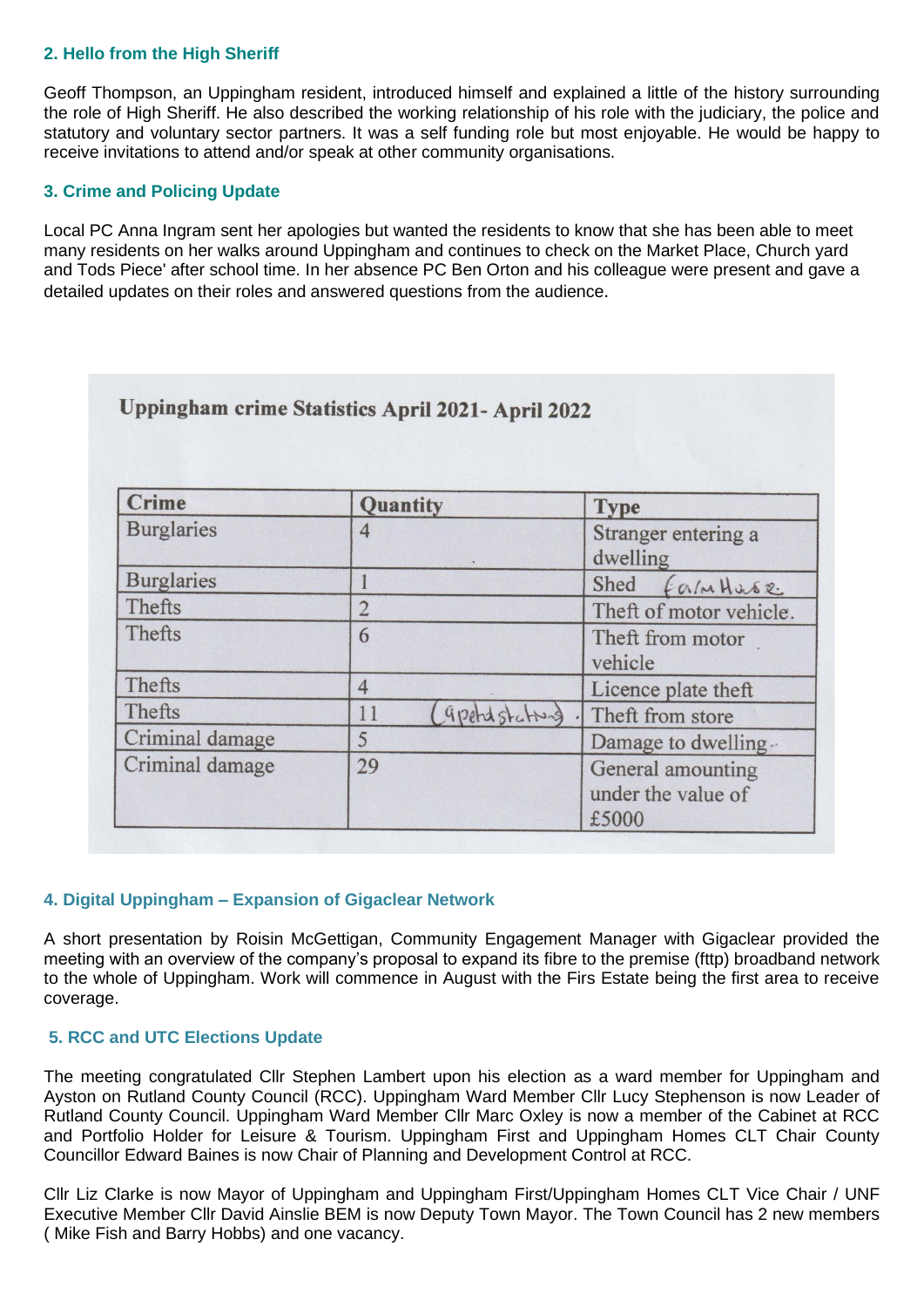#### **6. Uppingham Hopper**

Janet Thompson, Hopper driver and UNF Chair reported that ............

*The Hopper passenger numbers are increasing which is encouraging and we get a lot of praise from residents. We (Uppingham First and the Hopper team) would like to encourage more residents to use the Hopper for travelling around Uppingham and save your own cars, fuel and the aggravation of parking.*

*The Hopper can also be booked for functions and special events by Uppingham residents and businesses weekends and evenings. So far it has been to the theatre, museums, football and rugby matches, parties and weddings. It gets out more than me! If you are interested in booking it call 01572 495050. You will have to cover the fuel cost and make a donation.* 

*A big thank you to drivers who are all volunteers and give up their time to help the community. We are really stretched over the summer period because of drivers taking well earned holidays and two drivers having stepped down. So if you know someone who would like to join our team please tell us because, without volunteers, we cannot operate the bus.* 

#### **7. Neighbourhood Plan Update**

Neighbourhood Forum Executive Member and Town Councillor Ron Simpson BEM supported by UNF Vice Chair and Town Councillor Mark Shaw (Now Chair of Planning at the Town Council reported the progress on each of the housing and employment sites proposed for inclusion in the updated Neighbourhood Plan. The total number of new homes to be built in the town would represent growth of between 15% and 20% over the 20 year period of the plan. The figure was likely to average out at just over 20 homes per year with the plan being reviewed every five years or so. Following questions from the floor about the possible offer of allotment land by the town council to Uppingham Homes CLT, Town Mayor Liz Clarke confirmed that this had not yet been agreed by the Town Council and was only one of a number of ways in which the Town Council might support the building of more affordable homes in the town. UNF Chair Janet Thompson BEM closed by reminding those present that the Forum was not the council and that queries and questions concerning UTC policy and practice must be directed to UTC itself.

#### **8. CPRE Energy Workshops**

CPRE Rutland, the countryside charity, Chair Ron Simpson BEM updated Forum attendees on the charity's proposals to run three funded workshops intended to ascertain community preference for future energy provision. Interested residents should contact him at chair@cprerutland.uk or 01572 823465.

# **9. Jubilee Sunday Lunch and other events**

The following events are confirmed by their organisers or are being proposed: -

- Jubilee Beacon Lighting Event on Tod's Piece Thursday June 2nd at 9pm
- Big Jubilee Lunch Sunday June  $5<sup>th</sup>$  2pm in The Falcon Hotel Led by Rotary in Uppingham in partnership with Uppingham First, the Neighbourhood Forum and the Falcon Hotel team – Enquiries and Reservations to mjs@clara.co.uk
- Uppingham Feast Day June 19<sup>th</sup>
- Uppingham Social Sundays June to September Market Place
- Round Rutland Classic Vehicle Run September 14<sup>th</sup> linked to Social Sunday. Book at [www.stiltoncheeserun.uk](http://www.stiltoncheeserun.uk/)
- Rotary Christmas Craft Fair Friday November 4th in The Falcon Hotel Call 01572 823465
- Christmas in Uppingham December 1st

# **10. Community Group updates**

#### **Uppingham in Bloom**: Tony Streeter

*As you are probably all aware UIN have now planted the Town in readiness for our Queen's Platinum Jubilee celebrations. We have also entered the East Midlands in Bloom competition which is being judged during the 1st 2 weeks of July. An award that the Town has won on many occasions. We shall, as always, endeavour to keep our Town weed free. Your support would be very much appreciated as it would be a great help to the team if everybody could make a special effort to tidy & week the outside of their premises. Our next major event is the Open Gardens to be held on the 12th June 2022 from 1.00pm to 5.00pm. This will start at the Town hall where tickets are available at £10.00 each to include*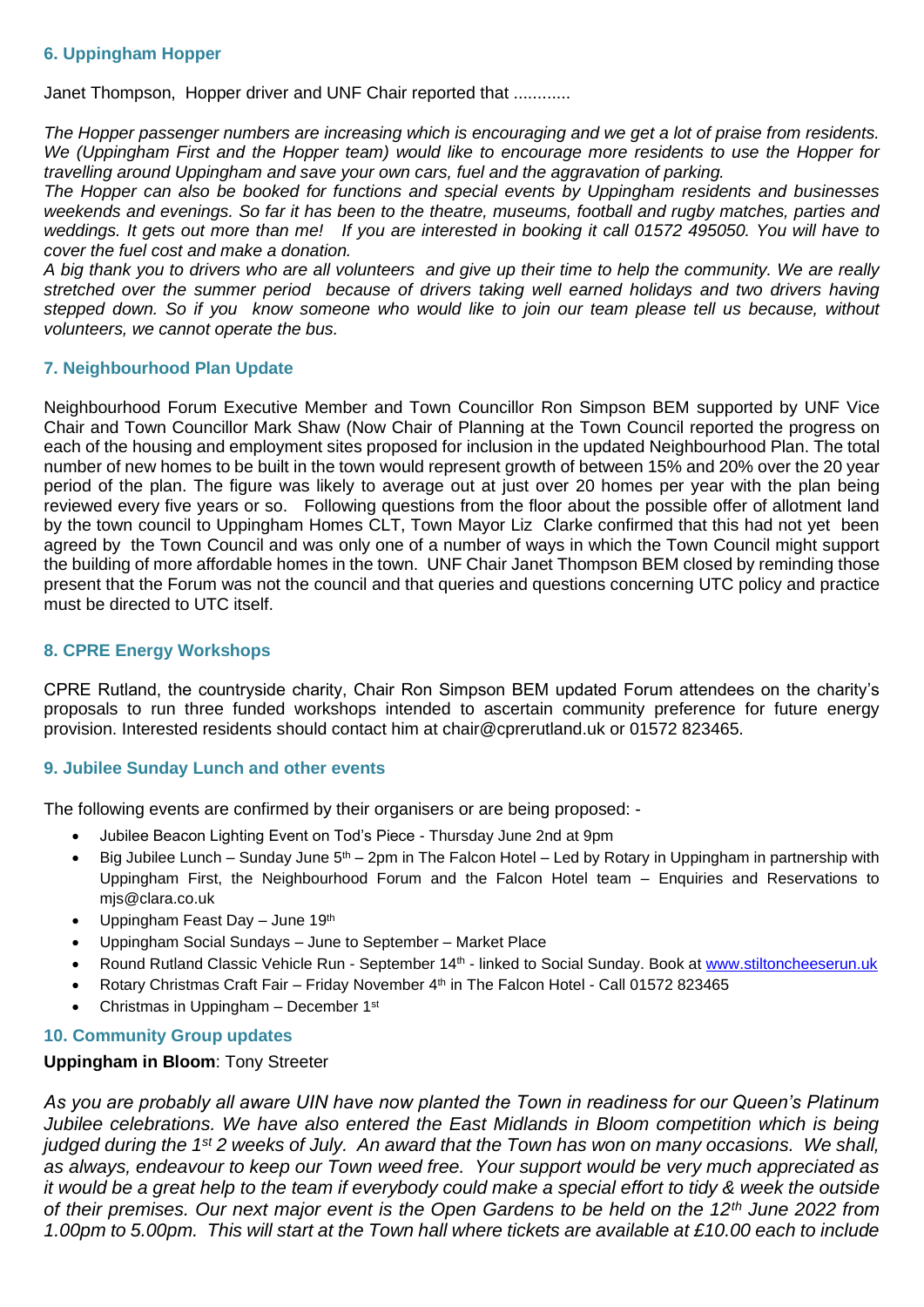*refreshments. There will also be a Tombola & plant stall to held at the entrance. On Saturday 9th July we are hosting our Barn Dance at Caldecott, tickets available from Pam Dalby.*

# **Women's Institute (W.I):** Sue Streeter

*Uppingham WI meet on the 2nd Tuesday monthly at St. Peter & St. Pauls Parish Church Hall (just off the Market Place) from 7.00pm for a 7.30pm start. On 7th June our speaker will be Stuart Chamberlain who will be talking about Anthony Blunt and the Windsor's "The Spy and the Royal family". Visitors and new members are always welcome, the entry fee of £3.00 includes refreshments. For a one-off evening, gentlemen are also included for Stuart's lecture.*

# **10. Any Other Business**

None.

Meeting closed at 9.30pm.

**Notes 18.6.2022**

Appendix: Road Maintenance

**Uppingham Neighbourhood Forum - The Voice of Civil Society in Uppingham and a Founding Partner of UppWatch A Member of One East Midlands (OEM) and the National Council for Voluntary Organisations (NCVO) \_\_\_\_\_\_\_\_\_\_\_\_\_\_\_\_\_\_\_\_\_\_\_\_\_\_\_\_\_\_\_\_\_\_\_\_\_\_\_\_\_\_\_\_\_\_\_\_\_\_\_\_\_\_\_\_\_\_\_\_\_\_\_\_\_\_\_\_\_\_\_\_\_\_\_\_\_\_\_\_\_\_\_\_\_\_\_\_\_\_\_\_\_\_\_\_\_\_\_\_\_\_\_\_**